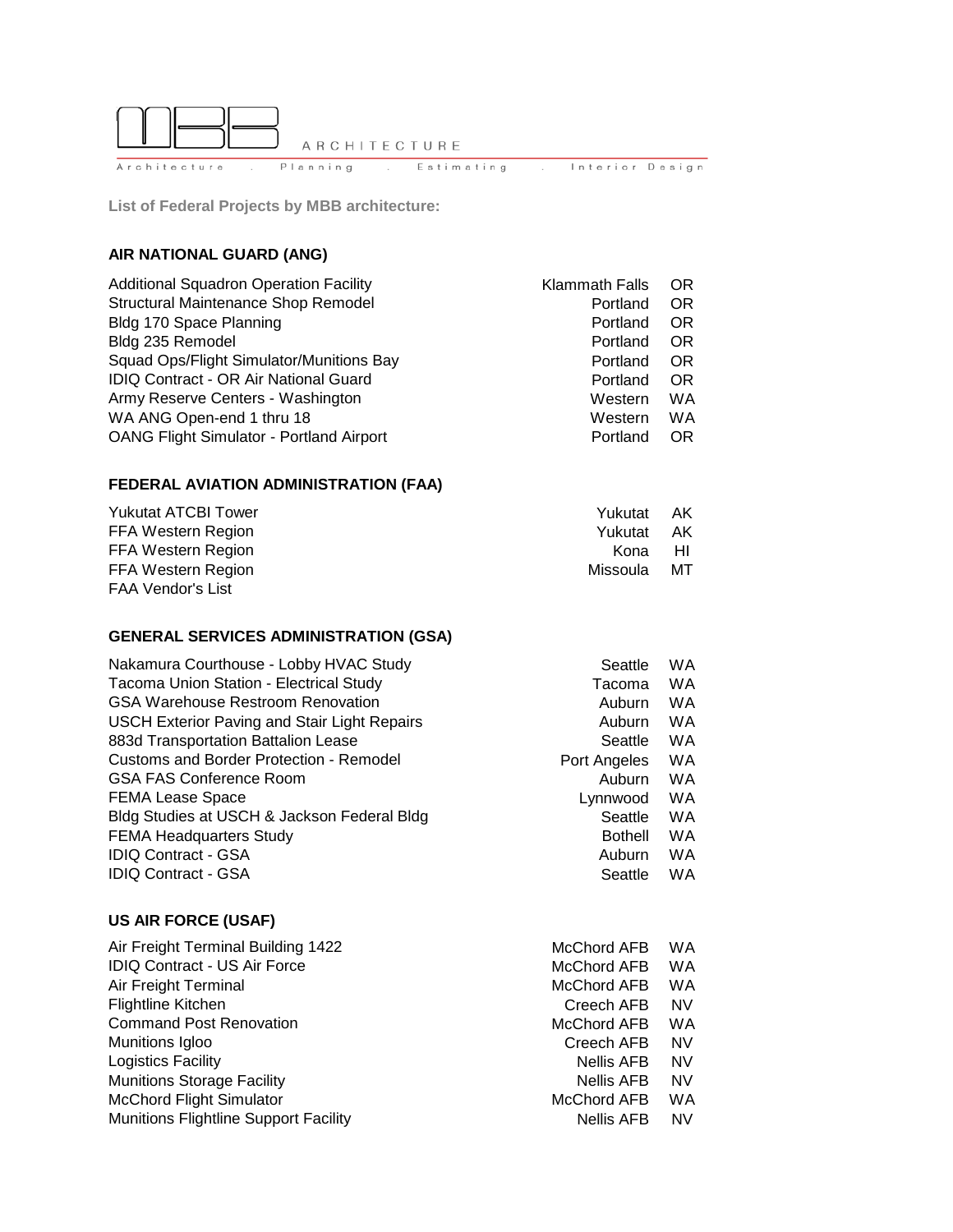Add/Repair Ops/Supply Facility Nellis AFB NV Repair Fire Station Building 277 Nellis AFB NV Repair AFETS/FSR Nellis AFB NV TAC IDIQ - Air Force - Basic Contract Nellis AFB NV Improve Housing Offices B 552 McChord AFB WA CN03 Repair Family Housing Phase 3 McChord AFB WA Flight Sim/Admin Areas Manual Areas McChord AFB WA Add/Repair VOQ 423/424/425 McChord AFB WA CN02 Repair Family Housing Phase 2 McChord AFB WA Replace Gen/Trans Switch B/16 McChord AFB WA AMC IDIQ Air Force - Basic Contract McChord AFB WA Aircraft Maintenance Shop Alterations **McChord AFB** WA Alter Maintenance Hangers (2) McChord AFB WA Aircraft Maintenance Shop Addition McChord AFB WA C-17 ADAL Flight Simulator Manuscript C-17 ADAL Flight Simulator McChord AFB WA C-17 Life Support Equipment Facility McChord AFB WA C-17 Flightline Support Facility McChord AFB WA Engine Test Cell **McChord AFB** WA Alter Maintenance Hangers **McChord AFB** WA Module Replacement Center McChord AFB WA Avionics Maintenance Facility McChord AFB WA Corrosion Control Facility McChord AFB WA Fuel Cell Maintenance Dock McChord AFB WA Maintenance Training Facility Maintenance Training Facility McChord AFB WA Simulator Bay North Communication Communication of the McChord AFB WA Dormitory 574 McChord AFB WA Dormitory 572 **McChord AFB** WA Redesign Alter Dormitories McChord AFB WA Alter Dormitories **McChord AFB** WA Enlisted Dormitories/Laundry McChord AFB WA Enlisted Dormitories **McChord AFB** WA Dormitories McChord AFB WA Medical Training/Administration Facility McChord AFB WA Alter Munition Facility - 1506-350 Bldg McChord AFB WA Munition Facility addition - 1505-368 Bldg McChord AFB WA Hot Gun Berms/EOR Shelters - 1502 McChord AFB WA COE Open-End McChord AFB WA Magellan Inn **Anderson AFB** Guam Squad Ops Mountain Home MTC MTC MTC MTN Home AFB ID NCO Leadership School and McChord AFB WA McChord Miscellaneous Projects: B/308, McChord AFB WA Addition to B/555, Repair B/300, CPU Floors, McChord AFB WA TAC Facility 300, Demo Cooling Tower, TAC McChord AFB WA Replace Door Seals, Alter 3rd Flr B/852, McChord AFB WA Halon System & Light B/853 McChord AFB WA Makah AFS Neah Bay WA UEPH Redesign Management Controller McChord AFB WA McChord UEPH Mechanics and the McChord AFB WA McChord AFB Simulator McChord AFB WA McChord AFB - Flight Simulator Manuscript McChord AFB WA Mt Home AFB Flight Simulator Mt Home AFB ID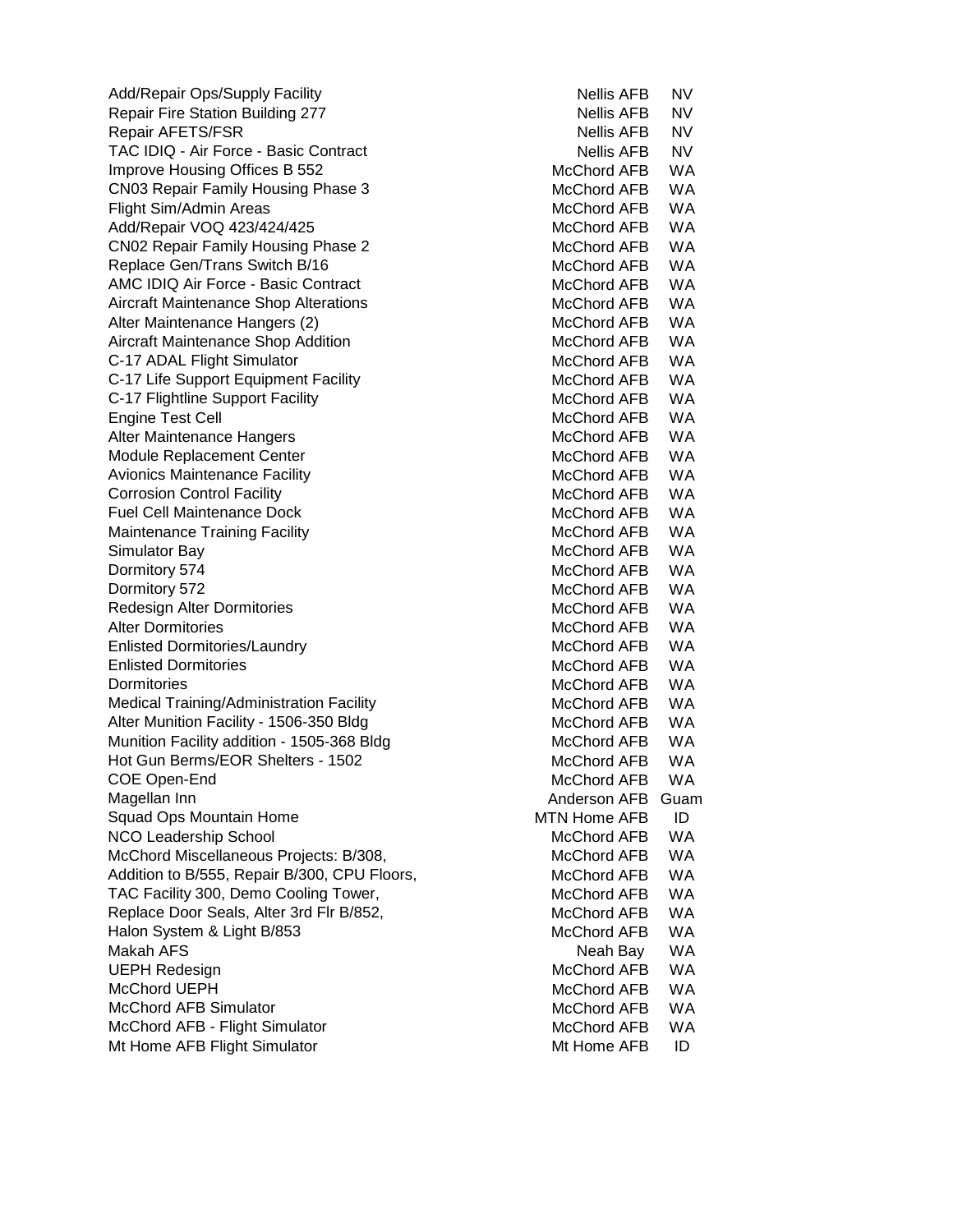# **US ARMY CORPS OF ENGINEERS (USACE)**

| <b>USACE IDIQ</b>            |             |           |
|------------------------------|-------------|-----------|
| FY13 SOF BOF JBLM            | McChord AFB | <b>WA</b> |
| COE - Basic Open-End         | Western     | <b>WA</b> |
| Automated Record Fire Range  | Ft. Lewis   | <b>WA</b> |
| <b>COMSEC Facility</b>       | Ft. Lewis   | WA        |
| Ft Lewis - Chapel            | Ft. Lewis   | WA        |
| Ft Lewis - Boiler Plant      | Ft. Lewis   | WA        |
| Ft Lewis - Recreational Bldg | Ft. Lewis   | WA        |
| Ft Lewis - Boiler Plant      | Ft. Lewis   | WA        |
| Ft Lewis - Study/Design      | Ft. Lewis   | <b>WA</b> |
|                              |             |           |

#### **US COAST GUARD (USCG)**

| <b>USCG Kodiak Chapel</b>                 | Kodiak          | AK        |
|-------------------------------------------|-----------------|-----------|
| <b>IDIQ Contract - USCG</b>               | Kodiak          | AK        |
| Seismic Hanger Study                      | Kodiak          | AK        |
| Seismic Hanger Study                      | Kodiak          | AK        |
| Alameda B/21 - 1st & 2nd flr Seismic Wall | Alameda         | CA        |
| Parking                                   | Kodiak          | AK        |
| Lateral Force Study B/26                  | Kodiak          | AK        |
| Tawas - Dock                              | Tawas           | MI        |
| <b>Child Development</b>                  | Alameda         | CA        |
| <b>Astoria Housing Study</b>              | Astoria         | <b>OR</b> |
| Cape May Mech/Elec                        | Cape May        | NJ        |
| Petaluma Gym Addition                     | Petaluma        | CA        |
| Cape May Structural                       | Cape May        | NJ        |
| Alameda B/21 Renovations                  | Alameda         | CA        |
| <b>Steam Main Relocation</b>              | Kodiak          | AK        |
| Sand Island                               | <b>Honolulu</b> | HI        |
| Cape Disappointment                       | Ilwaco          | <b>WA</b> |
| <b>USCG Open-End</b>                      |                 | WA/OR/CA  |
| Kodiak Restoration                        | Kodiak          | AK.       |
| Ketchikan Coast Guard                     | Ketchikan       | AK        |
|                                           |                 |           |

## **US DEPARTMENT OF AGRICULTURE (USDA)**

| USDA Labs (OR & WA) Basic Contract              | Corvalis OR |  |
|-------------------------------------------------|-------------|--|
| <b>USDA Forest Service Rappel Towers Design</b> | LaGrande OR |  |
| Upgrade Electrical Panel and Generator          | Corvalis OR |  |
| Screenhouse Remodel                             | Corvalis OR |  |

## **US FISH & WILDLIFE (USFW)**

| Cannery Creek Hatchery (CCH) Phase 2 | Cannery Creek AK |  |
|--------------------------------------|------------------|--|
|--------------------------------------|------------------|--|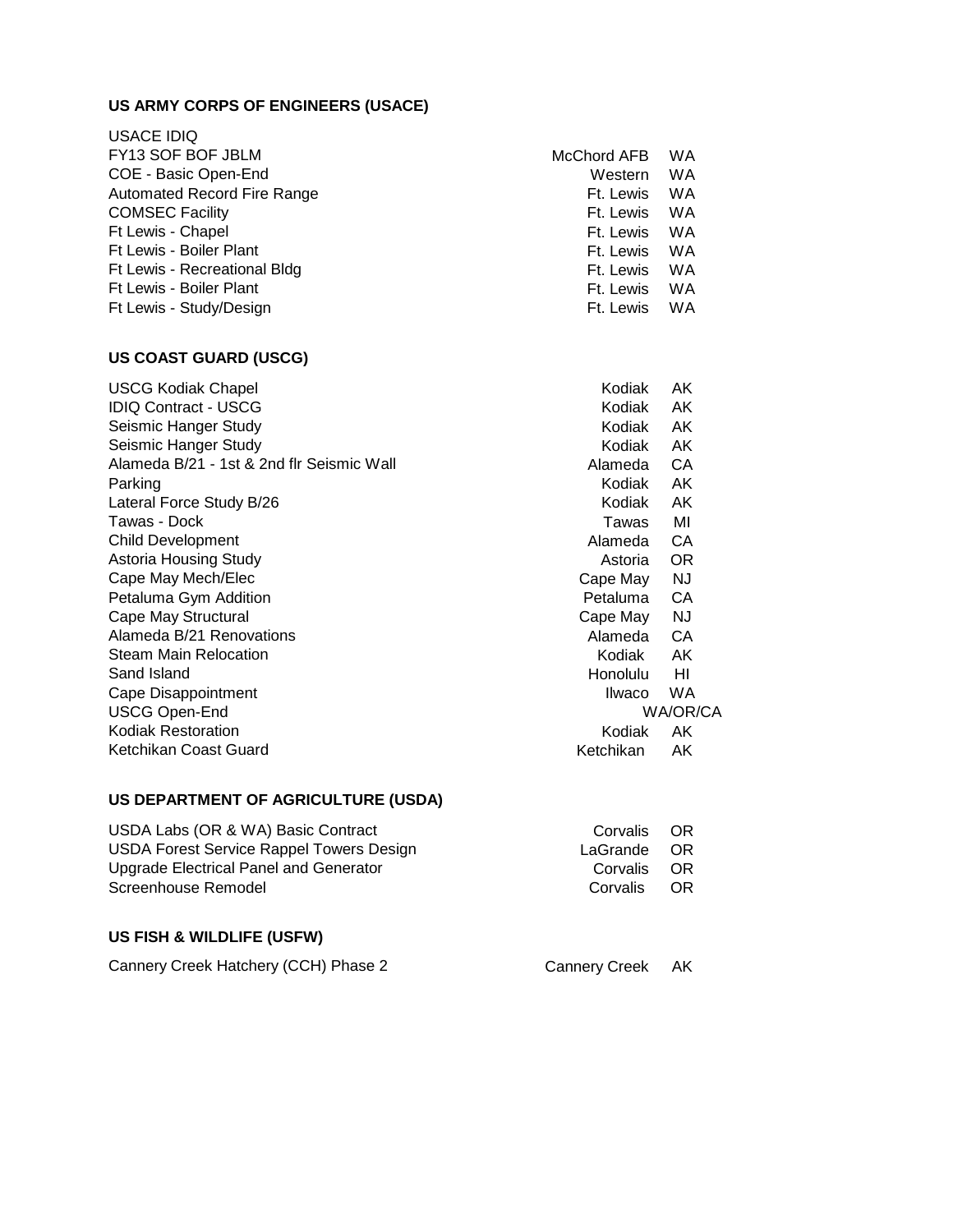# **US FOREST SERVICES (USFS)**

| Wenatchee Headquarters PAS            | Wenatchee WA      |  |
|---------------------------------------|-------------------|--|
| Kettle Falls Visitor Center           | Kettle Falls WA   |  |
| <b>Coldwater Ridge Visitor Center</b> | Mt. St. Helens WA |  |

## **US NAVY (USN)**

| Whidbey Is. NAS | <b>WA</b> |
|-----------------|-----------|
|                 |           |
| Poulsbo         | WA        |
| Pearl Harbor    | HI        |
| Pearl Harbor    | HI        |
| Bangor          | WA        |
| Kaneohe Bay MCB | HI        |
| Whidbey Is. NAS | WA        |
| Whidbey Is. NAS | WA        |
| Whidbey Is. NAS | WA        |
| Bangor          | WA        |
| Keyport         | WA        |
| Keyport         | WA        |
| Keyport         | WA        |
| Bangor          | WA        |
| Bangor          | WA        |
| Bangor          | WA        |
| Bangor          | WA        |
| Bangor          | WA        |
| Whidbey Is. NAS | <b>WA</b> |
| Keyport         | <b>WA</b> |
| Whidbey Is. NAS | WA        |
| Sand Point NS   | WA        |
| Bangor          | WA        |
| Everett         | <b>WA</b> |
|                 |           |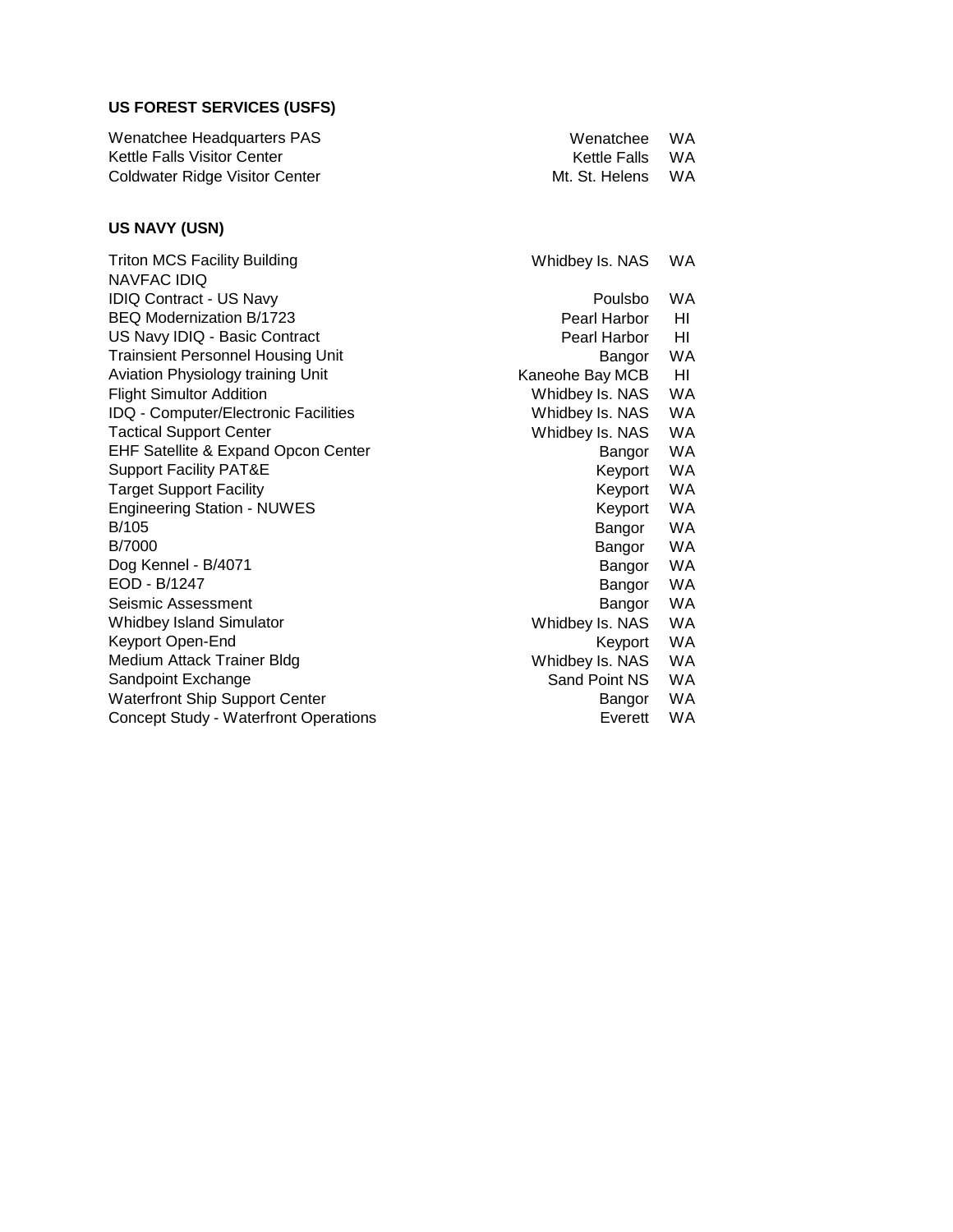# **US POSTAL SERVICE (USPS)**

| USPS Open-End - Basic Contract       |                |           |
|--------------------------------------|----------------|-----------|
| <b>USPS Terminal Annex</b>           | Seattle        | <b>WA</b> |
| <b>USPS Queen Anne</b>               | Seattle        | WA.       |
| <b>USPS Ferndale</b>                 | Ferndale       | <b>WA</b> |
| <b>USPS Hoquiam</b>                  | Hoquiam        | <b>WA</b> |
| USPS Yakima                          | Yakima         | <b>WA</b> |
| <b>USPS Traffic Counter</b>          | Seattle        | <b>WA</b> |
| <b>USPS Montesano</b>                | Montesano      | <b>WA</b> |
| <b>Tacoma Terminal Annex</b>         | Tacoma         | <b>WA</b> |
| <b>Shelton Post Office</b>           | <b>Shelton</b> | <b>WA</b> |
| <b>Tacoma Boilers</b>                | Tacoma         | <b>WA</b> |
| Seattle Terminal Annex - Paving      | Seattle        | <b>WA</b> |
| MPO Lobby Remodel - Anacortes        | Anacortes      | WA.       |
| MPO Mt Vernon Box Lobby Remodel      | Mt Vernon      | <b>WA</b> |
| <b>Seattle Terminal Gates</b>        | Seattle        | <b>WA</b> |
| USPS - Stanwood                      | Stanwood       | <b>WA</b> |
| <b>USPS Terimnal Annex Cafeteria</b> | Tacoma         | WA.       |
| <b>USPS Tacoma, Swing Room</b>       | Tacoma         | <b>WA</b> |
| USPS Tacoma, Fire Alarm              | Tacoma         | <b>WA</b> |
| <b>USPS Centralia Elevator</b>       | Centralia      | <b>WA</b> |
| USPS Centralia Swing Room & Dock     | Centralia      | <b>WA</b> |
| USPS Olympia, Air Conditioning       | Olympia        | WA        |
| <b>USPS Ballard</b>                  | Ballard        | <b>WA</b> |
| <b>USPS Centralia Sitework</b>       | Centralia      | <b>WA</b> |
| <b>USPS Olympia, Electrical</b>      | Olympia        | <b>WA</b> |

## **VETERANS AFFAIRS (VA)**

| Building 6 Addition                                  | Palo Alto  | CA.       |
|------------------------------------------------------|------------|-----------|
| <b>Traffic Engineering Consulting Service</b>        | Palo Alto  | CA.       |
| VISN 21 Wide Master Planning and Study IDIQ          |            |           |
| VISN 21 Wide Design IDIQ                             |            |           |
| 4W Surgical Specialty Care Clinic Expansion          | Seattle    | <b>WA</b> |
| Replace Seismically Deficient Building 220           | White City | OR.       |
| Install Additional HVAC and Power for IT Server Room | Seattle    | <b>WA</b> |
| Upgrade Team Rooms Soundproofing                     | Seattle    | <b>WA</b> |
| Site Prep for Inpatient Pharmacy Robot               | Seattle    | <b>WA</b> |
| Building 1 Passenger Elevator Replacement            | Seattle    | <b>WA</b> |
| <b>Bldg 33 Envelope Repairs</b>                      | Seattle    | WA.       |
| Bldg 100 Info Desk - Enhanced Security Renovation    | Seattle    | WA.       |
| Bldg 100 Reconfigure Telecomm Rooms                  | Seattle    | <b>WA</b> |
| Arc Flash Hazard Analysis                            | Seattle    | <b>WA</b> |
| Canteen and Retail Store Feasibility Study           | Seattle    | <b>WA</b> |
| Bldg 100 4West Patient Privacy Study                 | Seattle    | <b>WA</b> |
| VA Building 100 4E MICU/CCU Remodel                  | Seattle    | <b>WA</b> |
| <b>Bldg 1 Eyebrow Tile Repair</b>                    | Seattle    | <b>WA</b> |
| Diagnostic Radiographic Room                         | Seattle    | <b>WA</b> |
| SORCC White City Electrical Infrastructure Upgrade   | White City | OR.       |
| SORCC White City Educational Center 220A             | White City | OR.       |